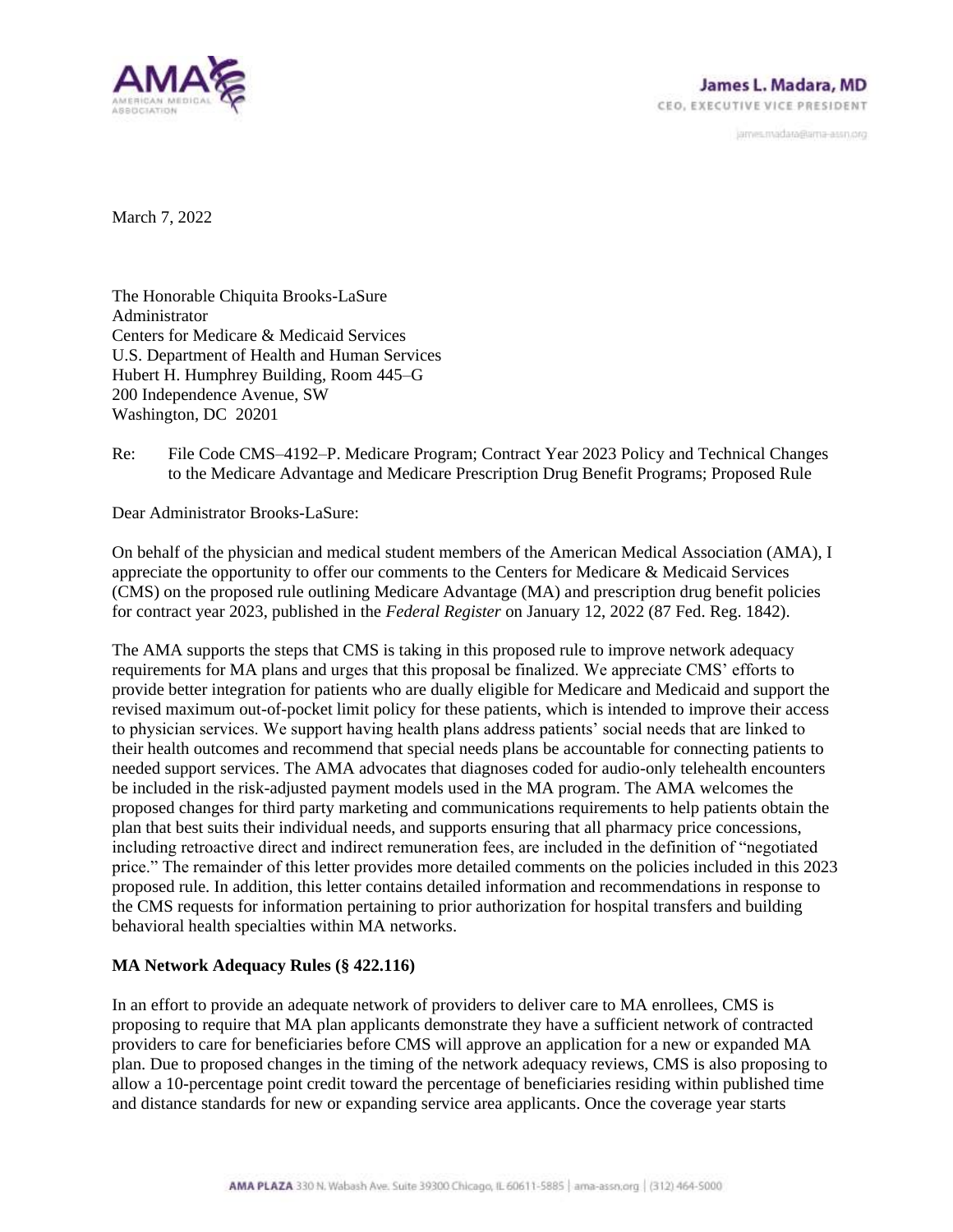(January 1), the 10-percentage point credit would no longer apply and plans would need to meet full compliance. **The AMA strongly supports CMS' proposal with regards to strengthening MA network adequacy rules by requiring that MA plan applicants demonstrate they have a sufficient network of contracted providers to care for beneficiaries before CMS will approve an application for a new or expanded MA plan. The AMA urges that CMS finalize this proposal.**

Traditional Medicare allows seniors to access any physician or hospital that accepts Medicare patients, but MA access is limited to physicians and hospitals within plan networks. More than one in three MA enrollees are in a narrow physician network, which can be defined as less than 30 percent of physicians in the county participating in the plan. Another 43 percent of enrollees are in medium networks, defined as 30 to 69 percent of physicians in the county participating.<sup>1</sup> On average, MA networks include less than half of all physicians in a given county. This is a critical issue because in 2021, more than 26 million people were enrolled in a MA plan, accounting for 42 percent of the total Medicare population, and \$343 billion (or 46 percent) of total federal Medicare spending (net of premiums).<sup>2</sup>

Narrow network plans have become increasingly common in private health insurance markets, including MA. Generally, such plans offer enrollees a narrow set of physicians and hospitals in a geographic area in exchange for lower premiums.<sup>3</sup> Narrow networks give insurers greater leverage to negotiate physician payment rates and to select those providers that the insurer believes deliver the highest quality of care.<sup>4</sup> However, MA plans state that, because they already pay providers at or near Medicare fee schedule rates, negotiating lower payment rates is not a significant consideration.<sup>5</sup> Instead, they achieve lower total costs by focusing on utilization.

The AMA and other physician groups have raised concerns that narrow physician networks create challenges for patients seeking care and pose potential patient protection issues. Specifically, a narrow network might have shortages of specific specialties, and plans may purposefully understaff specialties to avoid attracting enrollees with expensive pre-existing conditions like cancer and mental illness.<sup>6</sup> Access to psychiatrists is more restricted than other specialties. On average, only 23 percent of psychiatrists in a county participate in MA plans, and 36 percent of plans include less than 10 percent of psychiatrists in their county.<sup>7</sup> Limited access to specialists extends beyond psychiatry to cardiothoracic surgeons, neurosurgeons, radiation oncologists, and others.

While the AMA appreciates CMS' continued focus on strengthening its application standards and oversight, we also reiterate our [2019 recommendations](https://searchlf.ama-assn.org/letter/documentDownload?uri=%2Funstructured%2Fbinary%2Fletter%2FLETTERS%2F2019-9-30-Letter-to-Verma-at-CMS-re-MA-Networks-v2.pdf) that CMS consider adopting a suite of policy proposals to enhance network directory accuracy, network adequacy, network stability, and communication with patients about MA plans' physician networks. The AMA also recommends that CMS establish an external advisory group to obtain ongoing input regarding MA plan network issues.

<sup>1</sup> [https://www.kff.org/medicare/report/medicare-advantage-how-robust-are-plans-physician-networks/.](https://www.kff.org/medicare/report/medicare-advantage-how-robust-are-plans-physician-networks/)

<sup>2</sup> [https://www.kff.org/medicare/issue-brief/medicare-advantage-in-2021-enrollment-update-and-key](https://www.kff.org/medicare/issue-brief/medicare-advantage-in-2021-enrollment-update-and-key-trends/#:~:text=In%202021%2C%20more%20than%2026,spending%20(net%20of%20premiums))[trends/#:~:text=In%202021%2C%20more%20than%2026,spending%20\(net%20of%20premiums\).](https://www.kff.org/medicare/issue-brief/medicare-advantage-in-2021-enrollment-update-and-key-trends/#:~:text=In%202021%2C%20more%20than%2026,spending%20(net%20of%20premiums))

<sup>&</sup>lt;sup>3</sup> https://www.urban.org/sites/default/files/publication/99414/why\_do\_medicare\_advantage\_plans\_have\_narrow\_ [networks.pdf.](https://www.urban.org/sites/default/files/publication/99414/why_do_medicare_advantage_plans_have_narrow_%20networks.pdf)

<sup>4</sup> [https://www.brookings.edu/wp-content/uploads/2017/09/regulatory-options-for-provider-network-adequacy.pdf.](https://www.brookings.edu/wp-content/uploads/2017/09/regulatory-options-for-provider-network-adequacy.pdf)

<sup>5</sup> [https://www.urban.org/sites/default/files/publication/99414/why\\_do\\_medicare\\_advantage\\_plans\\_have\\_narrow\\_](https://www.urban.org/sites/default/files/publication/99414/why_do_medicare_advantage_plans_have_narrow_%20networks.pdf)  [networks.pdf.](https://www.urban.org/sites/default/files/publication/99414/why_do_medicare_advantage_plans_have_narrow_%20networks.pdf)

<sup>6</sup> [https://www.brookings.edu/wp-content/uploads/2017/09/regulatory-options-for-provider-network-adequacy.pdf.](https://www.brookings.edu/wp-content/uploads/2017/09/regulatory-options-for-provider-network-adequacy.pdf)

<sup>7</sup> [https://www.kff.org/medicare/report/medicare-advantage-how-robust-are-plans-physician-networks/.](https://www.kff.org/medicare/report/medicare-advantage-how-robust-are-plans-physician-networks/)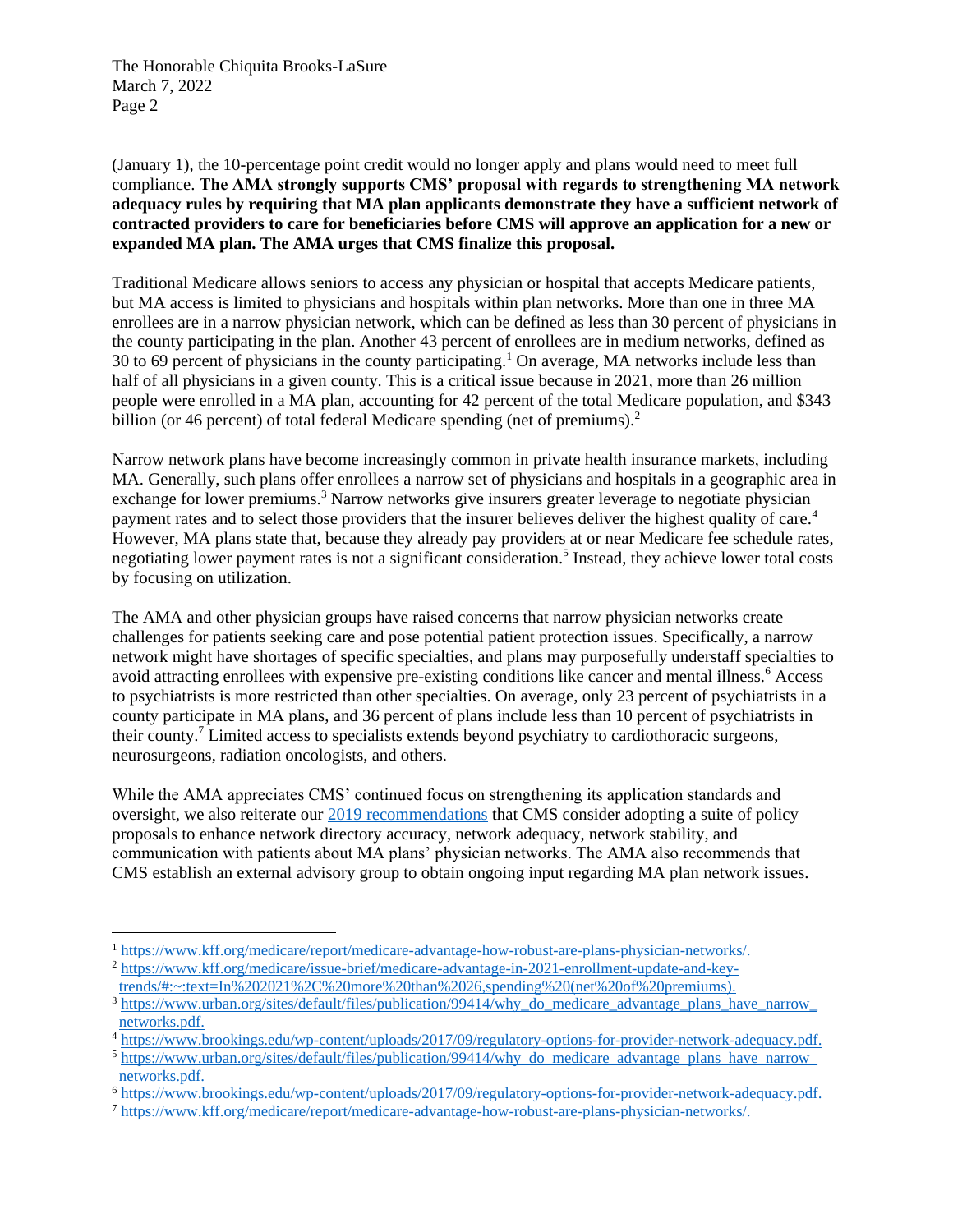These earlier recommendations are summarized below:

# Ensure MA Network Directory Accuracy

- Require MA plans to submit accurate physician directories to CMS every year prior to Medicare open enrollment and whenever there is a significant change in the physicians included in the network.
- Conduct accuracy reviews on network directories more frequently for plans that have had deficiencies.
- Publicly report the most recent accuracy scores on Medicare Plan Finder (MPF).
- Establish penalties for failure to maintain complete, accurate and updated directories.

# Ensure that Network Adequacy Standards Provide Sufficient Patient Access

- Require plans to report the percentage of the physicians, broken down by specialty and subspecialty, in the network who actually provided services to plan members during the prior year.
- Analyze the extent to which networks maintain or disrupt teams of physicians and hospitals that work together.

# Make Lists of Network Physicians More Easily Accessible

- Require plans to submit lists of network physicians to CMS annually and whenever changes occur and post the lists on the MPF website.
- Link the physician lists to a website that would allow patients to first find a physician and then find which health plans contract with that physician.
- Simplify the process for beneficiaries to compare network size and accessibility by expanding the information for each MA plan on the MPF website.

## Improve Network Stability

- Measure the stability of networks by calculating the percentage change in the physicians in each specialty and subspecialty in an MA plan's network compared to the previous year and over several years and post that information on MPF.
- Ban "no cause" terminations of MA network physicians during the initial term or any subsequent renewal term of a physician's participation contract with a MA plan.

Finally, the AMA encourages CMS to seek regular input from in-network physicians regarding network policies by creating a network adequacy task force that includes patients and other stakeholders in addition to physicians.

## **Dual-Eligible Special Needs Plans (D-SNPs)**

The AMA appreciates CMS' continued attention to the experiences of individuals dually eligible for Medicare and Medicaid and the need to better align and integrate benefits for these enrollees. The AMA recognizes that without proper integration, care for dually eligible individuals can be fragmented, poorly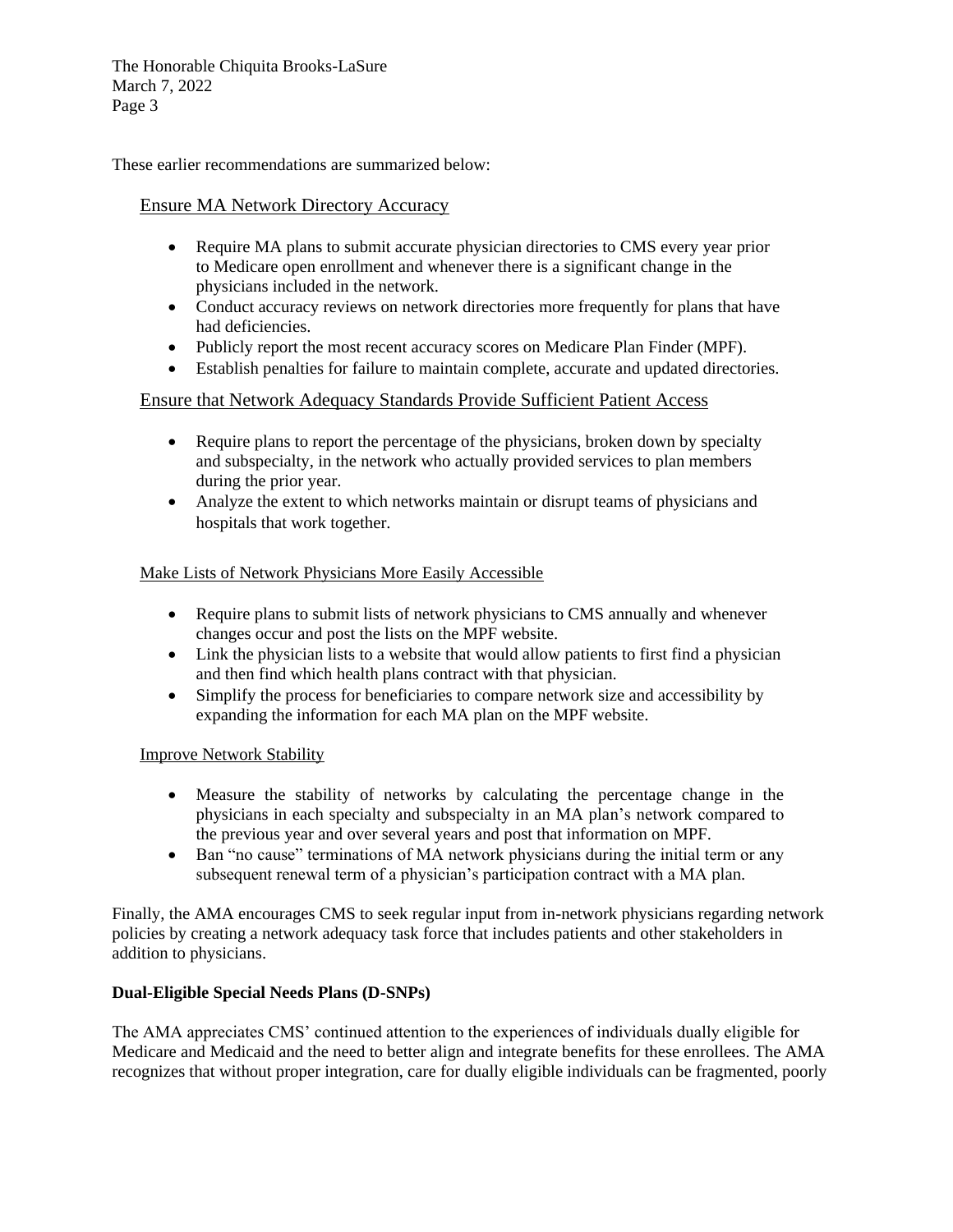coordinated and difficult for patients to navigate, and that suboptimal care coordination can in turn compromise patient care and increase overall program spending.

Although AMA policy does not speak specifically to D-SNPs, we maintain that the same protections we advocate for all MA plans, including network adequacy requirements, should apply similarly to D-SNPs. Additionally, the AMA believes that integrated care plans should meet certain criteria intended to help improve the care quality and life quality of dually eligible individuals. Accordingly, we believe that coverage of medical, behavioral health, and long-term services and supports should be aligned and that integrated care should be grounded in the diversity of dually eligible enrollees. We further support integrated care that is tailored to individuals' needs and preferences, prioritizes care coordination, simplifies eligibility and enrollment processes, minimizes administrative burdens, and honors enrollee choice of plan and physician. Finally, educational materials should be easy to read and emphasize that the ability to opt in or out of integrated care resides solely with the enrollee.

### **Attainment of the Maximum Out-of-Pocket (MOOP) Limit (§§ 422.100 and 422.101)**

CMS proposes to revise the regulations governing MOOP limits for MA plans to require that costs accrued under the plan benefit package are counted towards the MOOP limit. The accrued costs that will now be counted towards the MOOP limit would include cost-sharing paid by secondary or supplemental insurance such as Medicaid as well as cost-sharing that remains unpaid due to either limits on Medicaid liability for Medicare cost-sharing or cost-sharing protections for patients dually eligible for Medicaid and Medicare. **The AMA strongly supports the MOOP proposal and recommends that it be finalized.**

The AMA has long-standing concerns about federal policies that limit payment of Medicare cost-sharing amounts on behalf of patients dually eligible for Medicare and Medicaid. Although the current policy proposal would not raise Medicaid cost-sharing payments on behalf of dually eligible patients to the full Medicare rates, it would improve equity under the MOOP limit for dually eligible MA enrollees compared to those enrolled in Medicare alone. Currently, MA enrollees who have Medicare alone are treated as having reached the MOOP limit once they have accrued cost-sharing under the MA plan benefit whether or not they have actually paid all of the cost-sharing. The CMS proposal would treat patients enrolled in both Medicaid and MA the same as those who are only enrolled in MA for purposes of applying the MOOP limit. The intent of the revised policy is to improve access to physician services by requiring MA plans to pay their full rate on behalf of dually eligible patients who have reached the MOOP limit, just as they do now for patients with Medicare alone, thus making it more financially sustainable for physicians to provide treatment for dually eligible patients.

## **Standardizing Housing, Food Insecurity, and Transportation Questions on Health Risk Assessments (HRAs) (§ 422.101)**

CMS proposes to require that all SNPs (chronic condition special needs plans, D–SNPs, and institutional special needs plans) include one or more standardized questions on the topics of housing stability, food security, and access to transportation as part of their HRAs. The AMA supports CMS' recognition of the importance of this issue, and we agree that health plans can play a critical role in addressing the social needs of patients. Health plans are best suited to collect this information and have the necessary resources to connect beneficiaries to social support services. The AMA supports the initial set of factors (food, housing, and transportation) as they are clearly linked to impacting an individual's health outcomes. **We recommend that CMS consider further staging the implementation of all these factors as it is important that the data collected and reported be standardized and align with the work of the**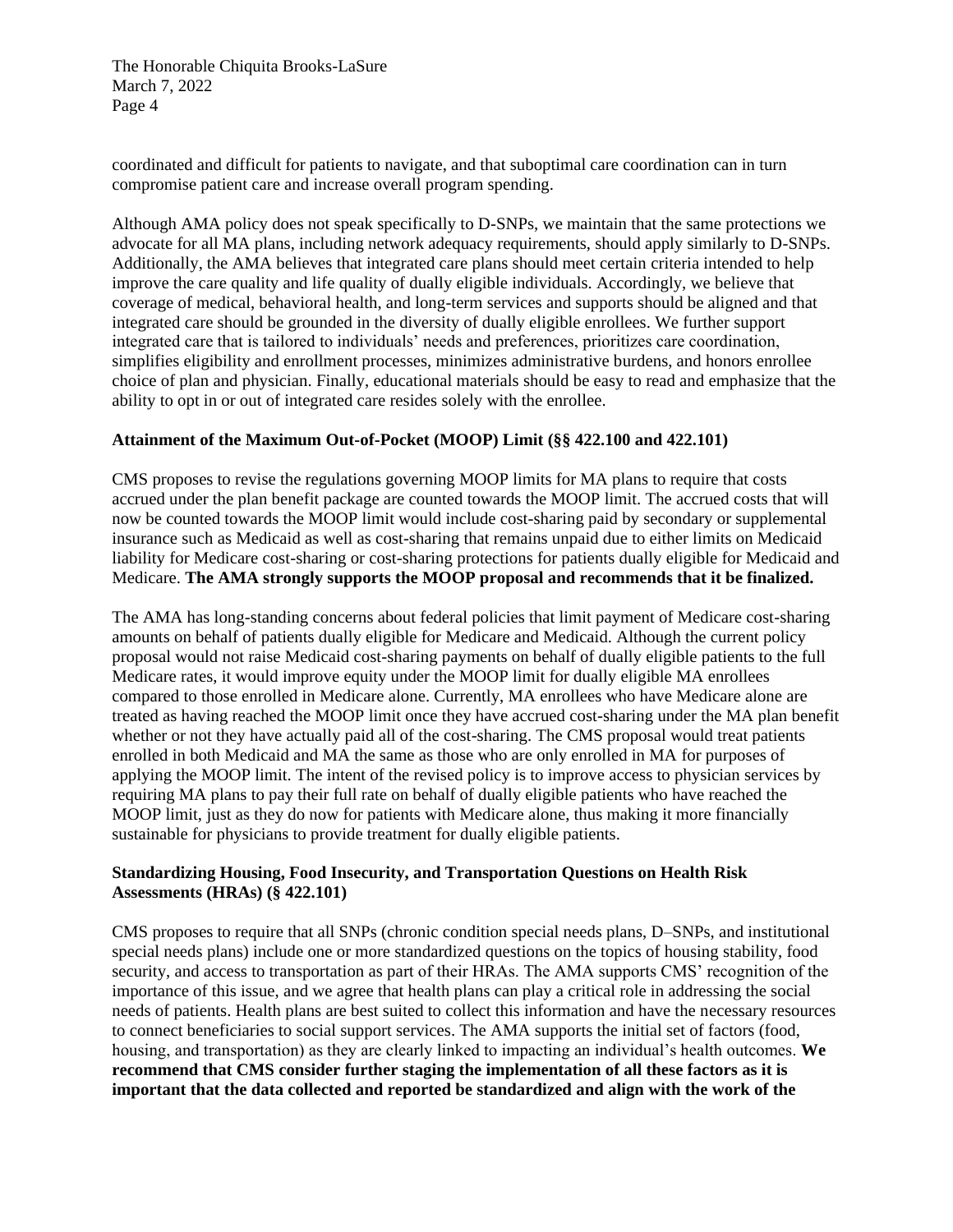**Health Level 7 Gravity Project.** Only food insecurity has been finalized and housing instability and transportation remain as drafts, and housing quality should be considered in addition to instability. Because sharing of these data across providers and settings will be integral to ensuring that physicians, practices, health plans and others are coordinating efforts, we believe that data standards that enable interoperability are imperative and measurement efforts should remain in sync with those activities.

However, we do not believe CMS' proposed requirement on SNPs goes far enough as it does not hold SNPs accountable to ensure beneficiaries are connected to the necessary support services. The proposal only requires that the results from the initial and annual HRAs be addressed in the individualized care plan. To truly address the issue(s), there must be some level of accountability placed on MA plans. MA plans are provided additional reimbursement for higher acuity patients, and this will just result in MA plans claiming they have sicker beneficiaries to justify higher reimbursement without a clear connection to an outcome. Therefore, **we recommend CMS hold the SNPs accountable for ensuring beneficiaries are connected to support services. Otherwise, we are not addressing the root cause of the problem(s) and not truly addressing the issue when it comes to tackling social risk factors.** 

Therefore, as CMS begins to tackle addressing social risk factors within its various programs through adoption and requiring providers and health plans to capture beneficiary status as it relates to topics such as housing instability, food security, access to transportation, etc., there needs to be a clear level of understanding of who is responsible for connecting a patient to services and navigating the various resources at the local level. Otherwise, we run the risk of the questions and quality measures related to social risk status not leading to improvements in patients' outcomes in the absence of any resources or tools available to beneficiaries. We have the potential of doing more harm than good by frequently asking patients their social risk status but not addressing the issue.

We do not agree with the proposal to specify the questions in sub-regulatory guidance. This information should be standardized across plans and Medicare programs to ensure the screening tools health plans are utilizing to capture this information are validated and uniformly adopted across plans, regardless of SNP, MA, Health Exchange plan or Medicaid. In addition, further details are needed on what may satisfy as an intervention, as these activities or referrals should be widely available within a region or community and demonstrated to be effective in meeting the individual's needs. We are aware of organizations like the National Committee for Quality Assurance (NCQA) developing a measure addressing social needs using standardized screening tools and urge CMS to review the work of NCQA to ensure the SNP questions and acceptable interventions on this topic are standardized with the SNP requirement. We are also aware of a proposal put forward for a similar quality measure for use in the Merit-Based Incentive Payment System (MIPS) for physicians and Inpatient Quality Reporting (IQR) program for hospitals. Lack of standardization will lead to no true level of accountability which could in turn lead to lack of coordination in connecting beneficiaries to services as well as inconsistency and inability to assess improvements across programs.

#### **Audio-Only Encounters and Risk Adjustment**

**The AMA advocates that diagnoses coded for audio-only telehealth encounters be included in the risk adjusted payment models used in the MA program.** CMS has assigned a high priority to improving equity in the delivery of health care services. Audio-only services need to be available to ensure equitable coverage for patients who need access to telecommunication services but who do not have access to two-way audio-visual technology. For example, according to the most recent progress report from the [Federal Communications Commission,](https://www.fcc.gov/document/fcc-annual-broadband-report-shows-digital-divide-rapidly-closing) Tribal lands continue to face significant obstacles to broadband deployment. Likewise, an October 2020 article in [Government Technology](https://www.govtech.com/network/pandemic-worsens-internet-disparity-in-alabama-black-belt.html) reported that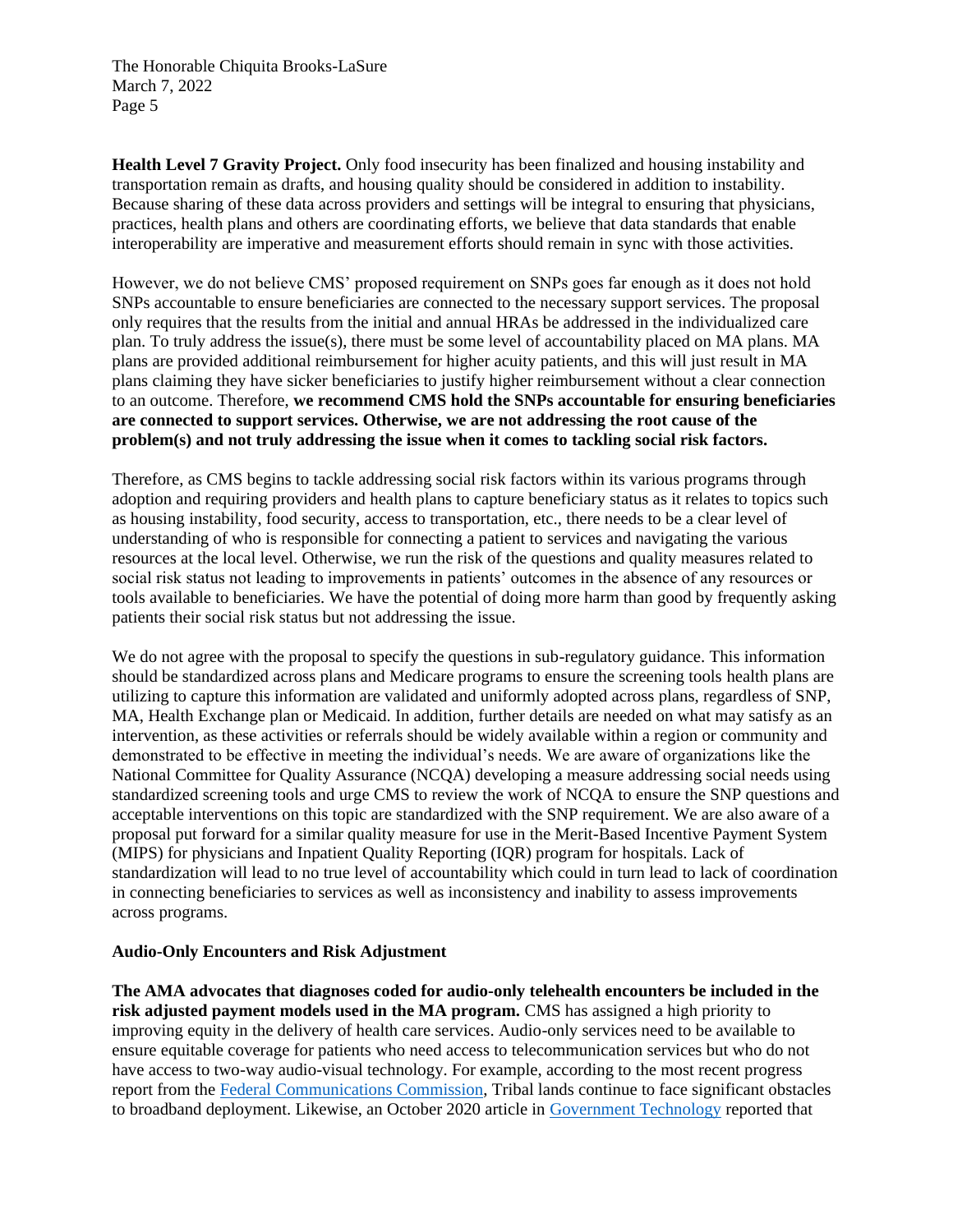less than half the population in the parts of Alabama defined as the "Black Belt" have internet access, and two of these Alabama counties have no internet access at all. Marginalized urban communities have also been excluded from broadband service and need to rely on audio-only visits, because even when cities have broadband, many residents of these communities do not have access to it in their homes. A June 2020 report of the [National Digital Inclusion Alliance](https://www.digitalinclusion.org/digital-divide-and-systemic-racism/) describes data showing that the U.S. has more than three times as many urban as rural households living without home broadband of any kind.

Broadband and audio-visual telehealth services are clearly not accessible by all Medicare patients. The experience physicians have had providing patient care through audio-only visits demonstrates that they do not diminish quality relative to audio-visual visits and, because some patients are more comfortable speaking with their physicians without video and the quality of telephone service may be better than they can obtain over the internet for audio-visual services, some patients report better health care experiences with telephone than audio-visual visits.

Audio-only visits can effectively contribute to diagnosis and treatment for patients with chronic conditions, including diabetes, hypertension, chronic kidney disease, chronic obstructive pulmonary disease, congestive heart failure, and irritable bowel disease or Crohn's. Physicians can discuss patients' symptoms and behaviors, including understanding not only quantitative measures such as glucose readings but discussing what patients are typically eating, the amount of pain, and how they feel. For patients with equipment that permits remote monitoring, physicians can listen to their lungs and heart over the phone and get their weight and blood pressure readings. Cancer patients can be followed up over the phone to monitor how they are tolerating therapy. It is important that the information provided during audio-only visits be included in MA risk adjustment models.

## **Marketing and Communications Requirements on MA and Part D Plans to Assist Their Enrollees (§§ 422.2260 and 423.2260, 422.2267 and 423.2267, 422.2274, and 423.2274)**

#### Required Materials and Content

MA plans must issue and reissue (as appropriate) member identification cards that enrollees may use to access covered services under the plan. Likewise, a Part D plan sponsor must issue a card or other type of technology that its enrollees may use to access negotiated prices for covered Part D drugs. The new rule would codify existing guidance for ID card requirements under §§ 422.2267(e)(30) and 423.2267(e)(32). Additionally, a disclaimer would be added alerting beneficiaries that the preferred costs may not be available at the pharmacy they use and provide information to these beneficiaries about how to access the list of pharmacies offering prescription drugs at a preferred cost in the beneficiary's area. The AMA supports programs whose purpose is to contain the rising costs of prescription drugs and encourages prescription drug price and cost transparency. Accordingly, the AMA believes that the dissemination of information to beneficiaries addressing the cost-sharing advantages of accessing network pharmacies is a step in the right direction. In addition, there should be improved transparency surrounding prescription drug costs including rebate and discount information, financial incentive information, pharmacy and therapeutics (P&T) committee information, and formulary information including information concerning whether certain drugs are preferred over others and patient cost-sharing responsibilities with this information being made available to patients and to prescribers at the point-of-care in electronic health records. To support these standards the AMA encourages efforts to publish a Real-Time Prescription Benefit (RTPB) standard that meets the needs of all physicians and other prescribers, utilizing electronic health records, and empowering physicians to be prepared to optimally utilize RTPB tools and other health information technology tools that can be used to enhance communications between physicians and pharmacists to reduce the incidence of prescription abandonment. Therefore, the AMA applauds CMS for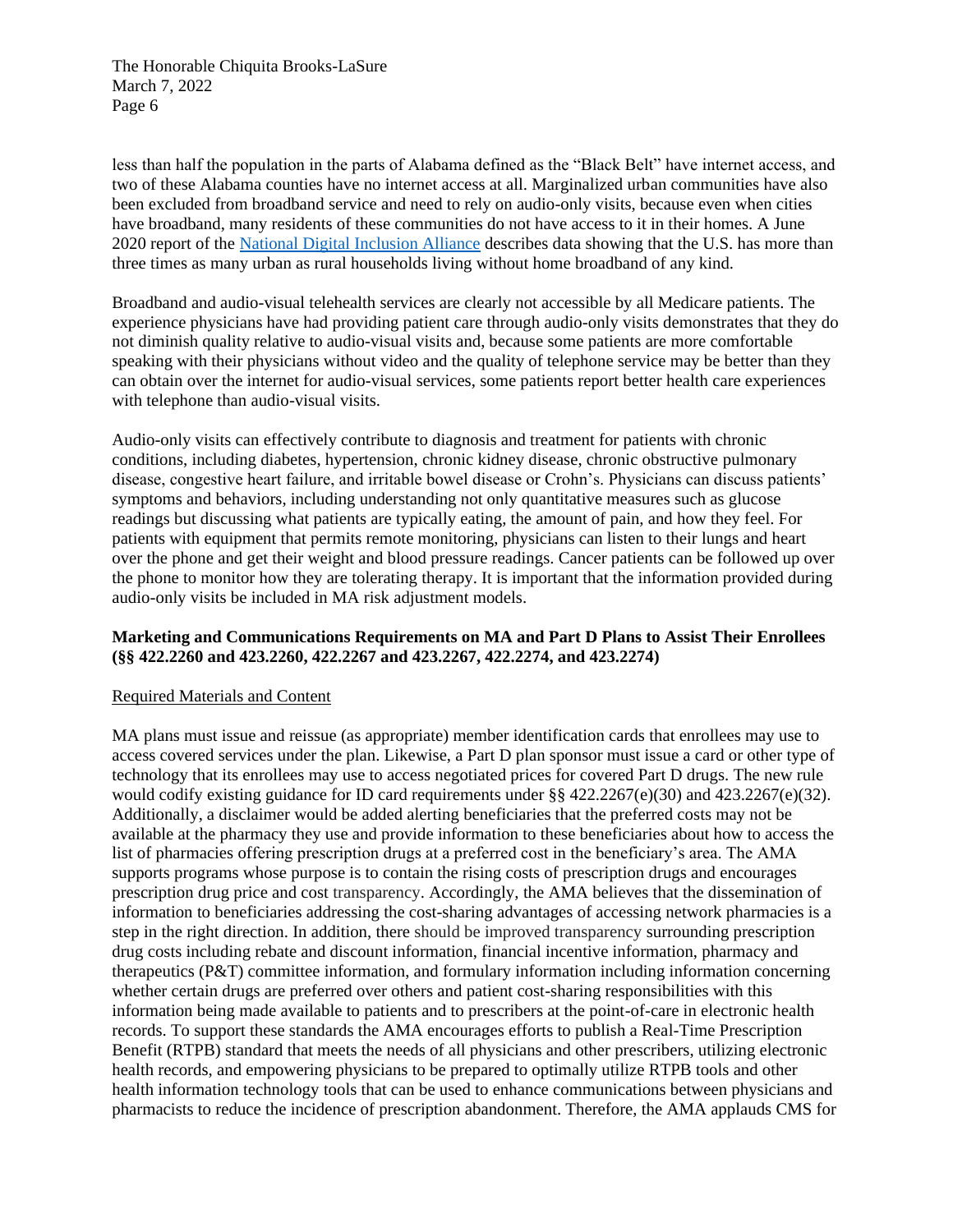streamlining the codification of member identification cards and ID card standards and supports providing additional information to beneficiaries concerning which pharmacies offer prescription drugs at a preferred cost.

### Website Requirements

Existing regulations require plans to have an internet website and include requirements regarding posted content. CMS is proposing to add the requirement that plans post instructions about how to appoint a representative and include a link to a downloadable version of the CMS Appointment of Representative Form, as well as enrollment instructions and forms. The AMA sees no problem with this change and supports ensuring that the appointment form is available online and easily accessible.

### Multi-Language Insert

The multi-language insert (MLI) is a standardized document that informs the reader that interpreter services are available in the 15 most common non-English languages in the United States. The MLI guidance in the MMG also requires plans to include the required statement in any language that meets the five percent threshold but is not already included on the MLI. As such, CMS is proposing to require that beneficiaries be informed of the free interpreter services that are available for the 15 most common non-English languages in the United States and any language that meets the 5 percent threshold. If OCR were in the future to finalize broader or more robust requirements associated with interpreter services than what CMS is proposing and plans adopted those broader or more robust OCR requirements, CMS will consider plans compliant with the MLI requirements. The AMA believes that language assistance should be provided and that it should be culturally sensitive and competent. Moreover, the AMA believes that language interpretive services should be a covered benefit for all health plans since health plans are in a superior position to pass on the cost of these federally mandated services as a business expense and that federal funding for medical interpretive services should be provided so that the cost of providing interpretative services does not fall upon physicians in private practice. As such, the AMA is supportive of this additional multi-language insert so long as the financial cost of the insert and the translation services does not place any additional financial burdens on physicians in private practice.

#### Third-Party Marketing Organizations

There has been a significant increase in marketing related complaints from beneficiaries directly attributed to the activities of third-party marketing organizations (TPMOs). Therefore, CMS is proposing additional regulatory oversight mechanisms to protect Medicare beneficiaries from confusing and potentially misleading activities. These mechanisms include a standardized, prominently displayed, and enforceable disclaimer. Furthermore, the mechanisms would include additional oversight of plans that do business with a TPMO, either directly or indirectly through an FDR, require TPMOs to disclose to the plan any subcontracted relationships used for marketing, lead generation, and enrollment, and additional clarification for beneficiaries regarding lead generating activities. The AMA supports cost-conscious, informed market-based decision-making in health care and believes that managed health care plans should meet high standards of truth in advertising and legal safeguards to assure high quality medical care is not compromised by deceptive marketing activities, unsubstantiated claims, bogus quality assurance activities, disruptive referral requirements, and unreasonable precertification and concurrent review practices. The AMA encourages using the open marketplace model for any health insurance exchange, with strong patient and physician protections in place, to increase competition and maximize patient choice of health plans. **As such, the AMA applauds CMS for the proposed changes and supports the**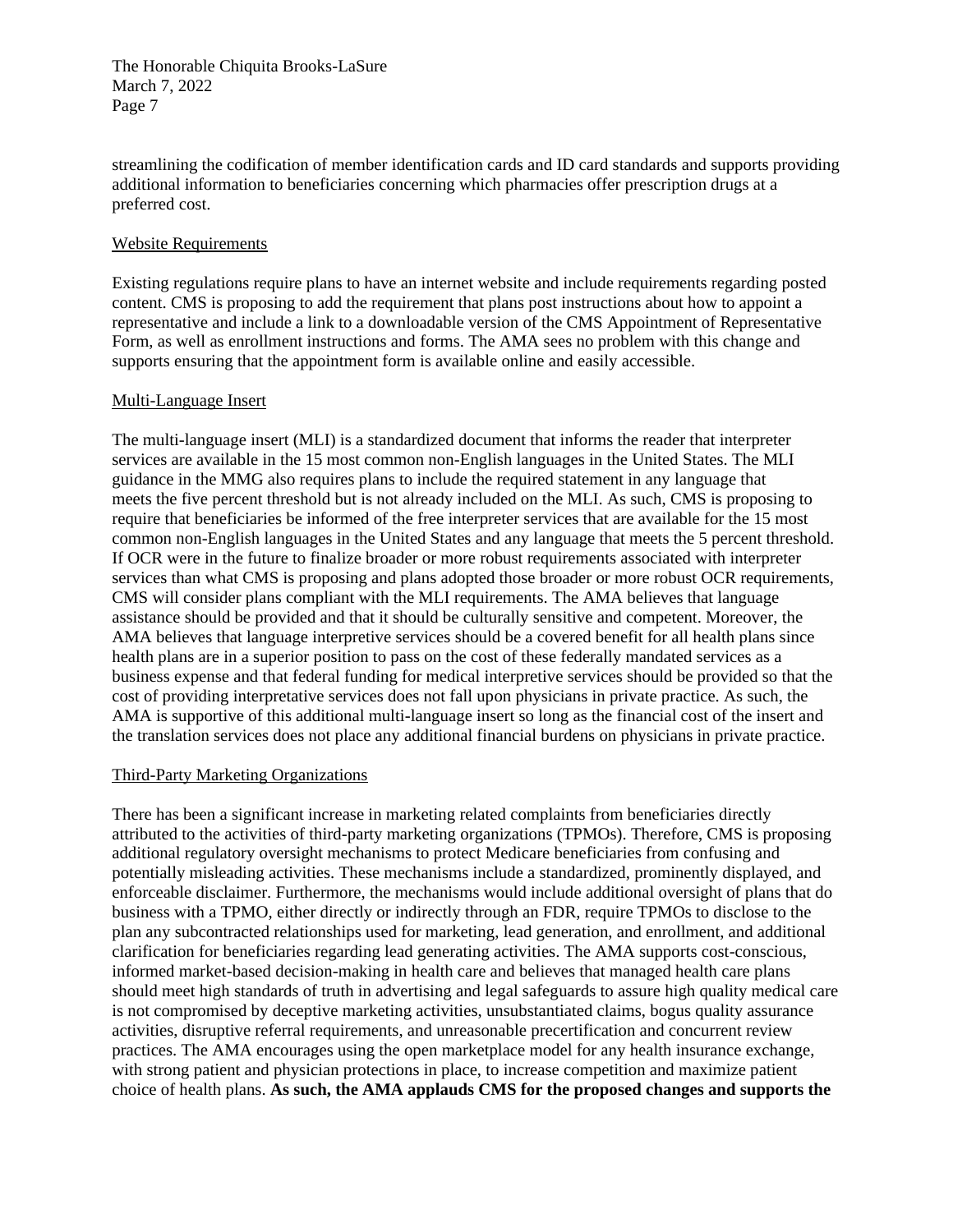## **greater patient protections that will be in place while still allowing the patient to obtain the plan that is best for their individual needs.**

## **Quality Rating System (§ 422.166)**

The AMA supports the CMS decision as outlined in the Health Plan Management System memorandum issued on August 5, 2021 ("Medicare Health Outcomes Survey (HOS) Outcome Measures Moved to Display for 2022 and 2023 Star Ratings"), to suppress and not calculate for use within Star Ratings two HOS outcome measures (Improving or Maintaining Physical Health and Improving or Maintaining Mental Health) for the 2020 and 2021 follow-up measurement periods. The two measures involve clinical action, and given the ongoing pandemic it is inappropriate to measure plans on the measures.

Furthermore, while the pandemic is ongoing it is inappropriate to hold plans accountable for the *Effectiveness of Care* measures as they are really targeting clinical quality, which is a physician or facility issue—and therefore physicians and facilities have the data. The AMA has repeatedly highlighted to CMS the need for the Star Ratings program to focus more on compliance and communication, as opposed to measures that rely on physician action. For health plans to increase their Healthcare Effectiveness Data and Information Set (HEDIS) scores and earn greater incentives from CMS, plans are requiring practices as part of their clinical data submission requirements to submit data on all patient lab results and tests and the plans state it is due to the Star Ratings HEDIS requirements. Many of the measures, particularly the HEDIS Effectiveness of Care measures, have more to do with physician quality than assessment of a health plan. Therefore, the data demands plans are still placing on physician practices is another administrative demand when physicians are facing dramatic staffing shortages due to the pandemic, especially in light of the recent surge due to the omicron COVID-19 variant.

## **Pharmacy Price Concessions (§ 423.100)**

The AMA has long supported meaningful efforts to reduce prescription drug prices, lower patient out-ofpocket prescription drug costs and increase drug pricing transparency. We are pleased to see CMS taking action on this front and support the agency's proposal to ensure that all pharmacy price concessions, including retroactive direct and indirect remuneration fees ("DIR fees"), are included in the definition of "negotiated price." The proposed change to the definition of "negotiated price" is significant, as the negotiated price in Part D is the cornerstone that determines beneficiary cost-sharing at the point of sale, as well as health plan and government liabilities.

The collection of DIR fees well after the sale of a prescription drug to a patient has long created needless uncertainty for pharmacies and has resulted in higher than necessary out-of-pocket costs for patients, while benefiting Part D plan administrators and pharmacy benefit managers. Ensuring that all pharmacy concessions, including DIR fees, are included in the definition of "negotiated price" at the point-of-sale provides much needed pricing transparency for pharmacies, allowing them to appropriately capture the full picture of their ultimate reimbursement for a drug upfront, as well as plan for the future without facing unknown fees or clawbacks well after the fact. While larger chain and retail pharmacies are likely well equipped to handle potential uncertainty, smaller independent and community pharmacies, including practice-based pharmacies, are not well situated to deal with uncertainty regarding reimbursement and continuously absorb unexpected financial losses. Additional transparency and certainty around DIR fees will help these smaller pharmacies continue to serve patients, particularly those in underserved areas without ready access to a large chain pharmacy.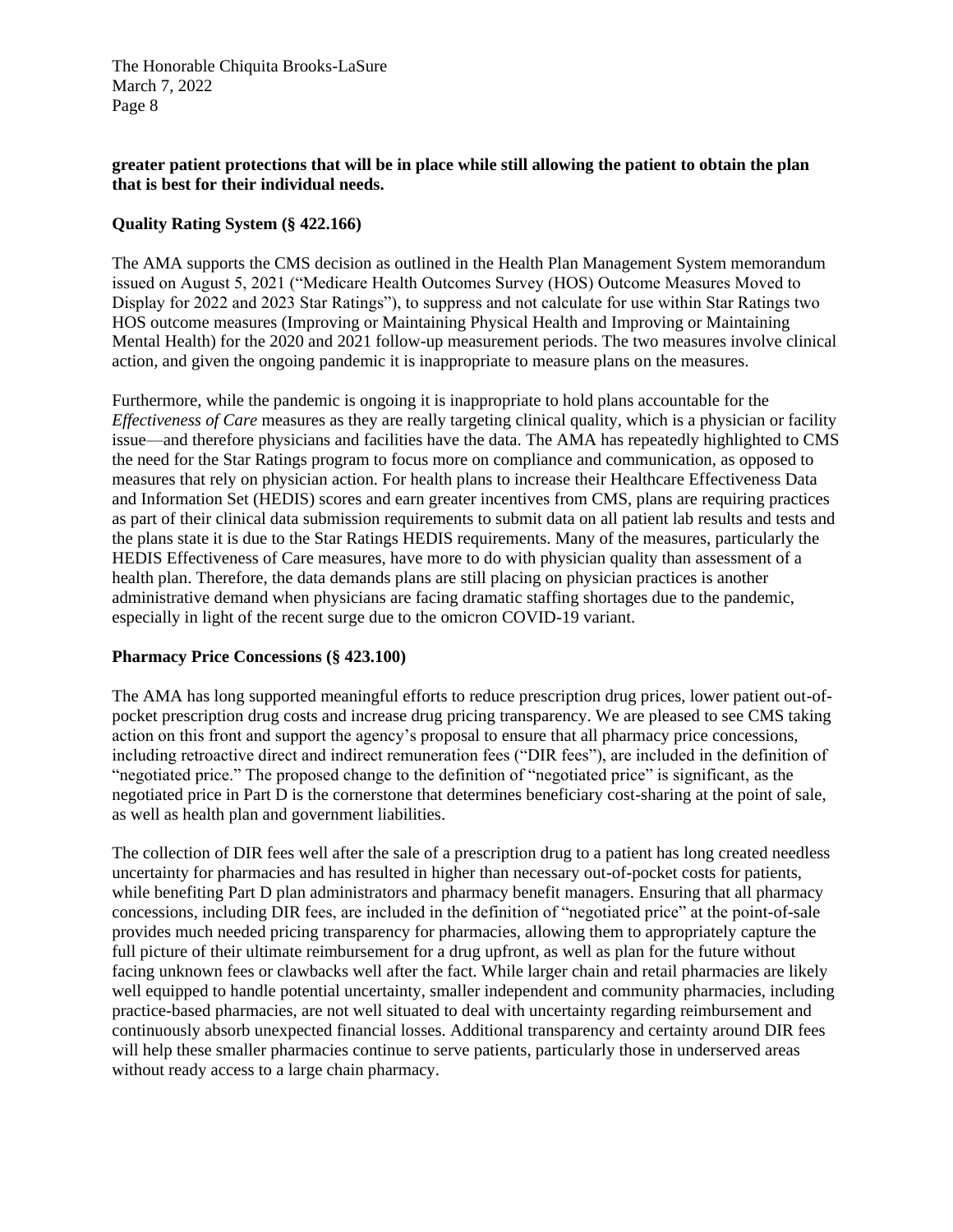Additionally, appropriately considering the DIR fees at the point-of-sale should ultimately result in lower out-of-pocket costs for patients. The proposed change of the definition of "negotiated price" to include all pharmacy price concessions, including DIR fees, at the point-of-sale should serve to lower the price on which beneficiary cost-sharing is based, resulting in lower overall drug costs for patients. While AMA policy strongly supports this proposed change, we do caution that changes to beneficiary cost-sharing can result in plan administrators raising plan premiums in response to incurring increasing liability.

## **Request for Information: Prior Authorization for Hospital Transfers to Post-Acute Care Settings During a Public Health Emergency**

The AMA greatly appreciates CMS' commitment to ensuring that hospitals, post-acute care facilities (including long-term care hospitals, inpatient rehabilitation facilities, and skilled nursing facilities), physicians, and MA organizations have the tools necessary to provide access to appropriate care to patients without unnecessary delay during a public health emergency (PHE). We supported CMS' guidance addressing permissible flexibilities for MA organizations during the PHE to help ensure MA enrollees, and the health care systems that serve them, avoid delays and disruptions in care. We also agree with CMS that delays or disruptions in care within the MA program can have a ripple effect and negatively impact the timely provision of appropriate care to non-MA patients. Similarly, we agree that payers offering flexibilities during periods of increased hospitalizations can support health care organizations' management of resources.

New AMA survey [findings](https://www.ama-assn.org/system/files/prior-authorization-survey.pdf) show that more than one-third (34 percent) of physicians reported that prior authorization (PA) led to a serious adverse event, such as hospitalization, disability, or even death, for a patient in their care. Also, more than nine in 10 physicians (93 percent) reported care delays while waiting for health insurers to authorize necessary care, and more than four in five physicians (82 percent) said patients abandon treatment due to authorization struggles with health insurers. The findings of the AMA survey illustrate a critical need to streamline prior authorization requirements to minimize delays or disruptions in care delivery. Health plans [agreed](https://www.ama-assn.org/sites/ama-assn.org/files/corp/media-browser/public/arc-public/prior-authorization-consensus-statement.pdf) to make a series of improvements to the prior authorization process several years ago, but despite harmful consequences of delayed or disrupted care, most health plans are [not making meaningful progress](https://www.ama-assn.org/system/files/2021-05/prior-authorization-reform-progress-update.pdf) on reforms. **We urge CMS to continue to advance policies to reduce these alarming rates of prior authorization interference in patient care.**

Moreover, state medical societies are reporting to the AMA that physician practices are increasingly unable to fully staff their offices due to the health impacts of COVID-19 on their employees. Given that 40 percent of physicians employ staff specifically to manage prior authorizations, CMS must consider the resulting delays in patient care that come from practices' inability to fulfill the administrative requirements that come with running a practice during a PHE. Practices may wind up reducing hours of availability or not providing certain services. **While physicians are available to provide clinical services, the absence of staff to manage the massive volume and administrative burden of prior authorization requests severely limits patient access to care during a time when the country is facing a massive public health crisis.** While many businesses and companies are facing similar workforce issues right now, they have potentially other ways to continue functioning. Physicians cannot ignore administrative requirements because they will not be paid, and patients will not be covered.

CMS seeks feedback on "the impact of MA organizations' prior authorization requirements for patient transfer on a hospital's ability to effectively manage resources and provide appropriate and timely care during a PHE" and provided specific topics for feedback, to which we respond below: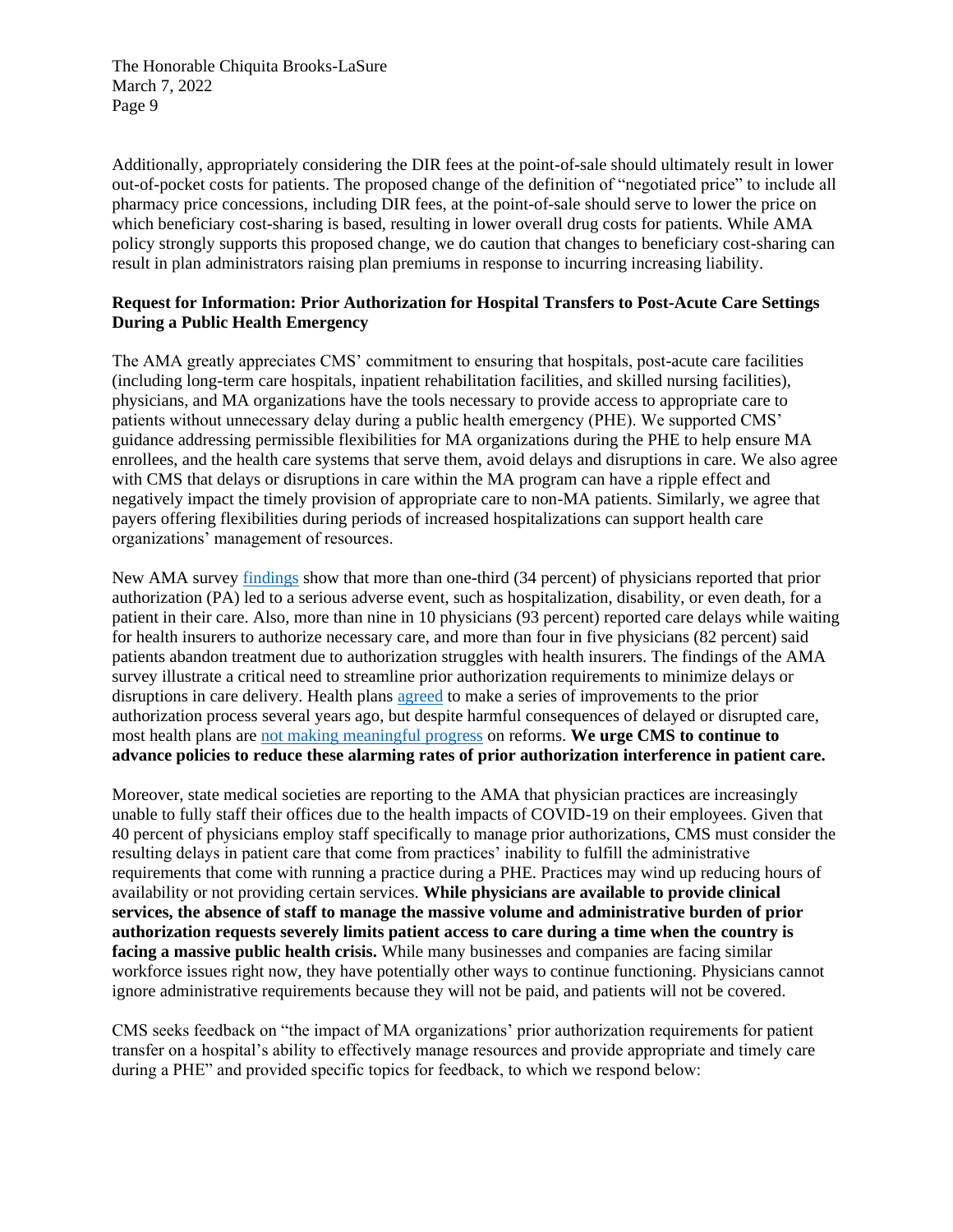• *The overall impact of both the relaxation and reinstatement of prior authorization requirements for patient transfer by MA organizations on the provision of appropriate patient care in hospital systems.*

Beginning in April 2020, many major payers—including Aetna, Anthem, Health Care Services Corp., Cigna, Humana, and United Healthcare—instituted waivers temporarily suspending or relaxing a host of PA requirements for their MA lines of business in light of the PHE. These temporary policy changes included a relaxation of PA requirements for post-acute care, impacting patient transfers from acute care. Notably, several plans completely suspended PA requirements for admissions to in-network post-acute care facilities including SNF, IRF, and LTAC, requiring only notification and length of stay reviews. Some waived PA requirements for all transfers to lower levels of care and for discharges to home health. As a complement, some plans also waived inpatient stay requirements for certain transfers—for example, suspending a 21-day inpatient requirement for transfers to LTAC. At least one plan waived PA and instated a temporary notification-only requirement for all admissions to acute care facilities. Plans also made changes to PA policies beyond relaxing requirements for patient transfers during the PHE: several payers waived PA for COVID-19-related diagnostic radiology or durable medical equipment critical for treating COVID-19, and most extended the duration of approved PAs for non-COVID-19 related outpatient services, for example from 90 to 180 days.

Physicians' feedback suggests that these PA policy relaxations during the COVID-19 pandemic had limited reach and minimal lasting impact, attributable both to the policies' short and intermittent duration and to a lack of transparency in PA requirements. Health plans neglected to implement consistent policies through the duration of the PHE. Despite surges in COVID-19 hospitalizations, many plans reinstated pre-PHE PA requirements for patient transfers in early summer 2020, and virtually all plans reported that the policies were reinstated by January 2021, with a few plans reinstating temporary waivers only as a delayed response to the Omicron surge in early 2022. In the absence of waivers, transfers from acute inpatient settings to lower levels of care were subject to PA for most of the PHE. These [PA requirements](https://www.modernhealthcare.com/hospitals/hospitals-say-medicare-advantage-delays-contribute-backlogs)  [for post-acute care](https://www.modernhealthcare.com/hospitals/hospitals-say-medicare-advantage-delays-contribute-backlogs) interrupted the appropriate movement of patients between acute-care hospitals and post-acute settings, contributing to bed shortages while determinations were being made and preventing some patients from receiving timely care in acute inpatient settings during the height of the pandemic. This would have been preventable had health plans implemented waivers for the duration of the PHE, instead of taking a reactive approach that could never keep pace with the rapid epidemiological changes of the COVID-19 pandemic. **As such, we urge CMS to require that any relaxation or suspension of PA policies apply consistently throughout the duration of a PHE.**

Communication and transparency issues further disrupted the effectiveness of PA policy changes made during the PHE. In a 2020 AMA survey of 1,000 practicing physicians, 52 percent of providers reported that payers had never offered relief from prior authorization requirements at all—a figure which points to lapses in communication of PA policy changes between health plans and providers. Complicating this, every health plan implemented unique policy modifications, resulting in a patchwork of highly variable and constantly changing policies that were virtually impossible for inundated providers to track during the PHE. **To minimize care delays and ensure patients and providers feel the maximum intended impact of PA policy relaxations, there should be as much uniformity as possible in PA requirements across payers, and health plans should ensure transparency and clearly communicate to providers any prior authorization requirements and program changes.**

• *Wait times for receiving a response from an MA organization about the authorization of a patient transfer.*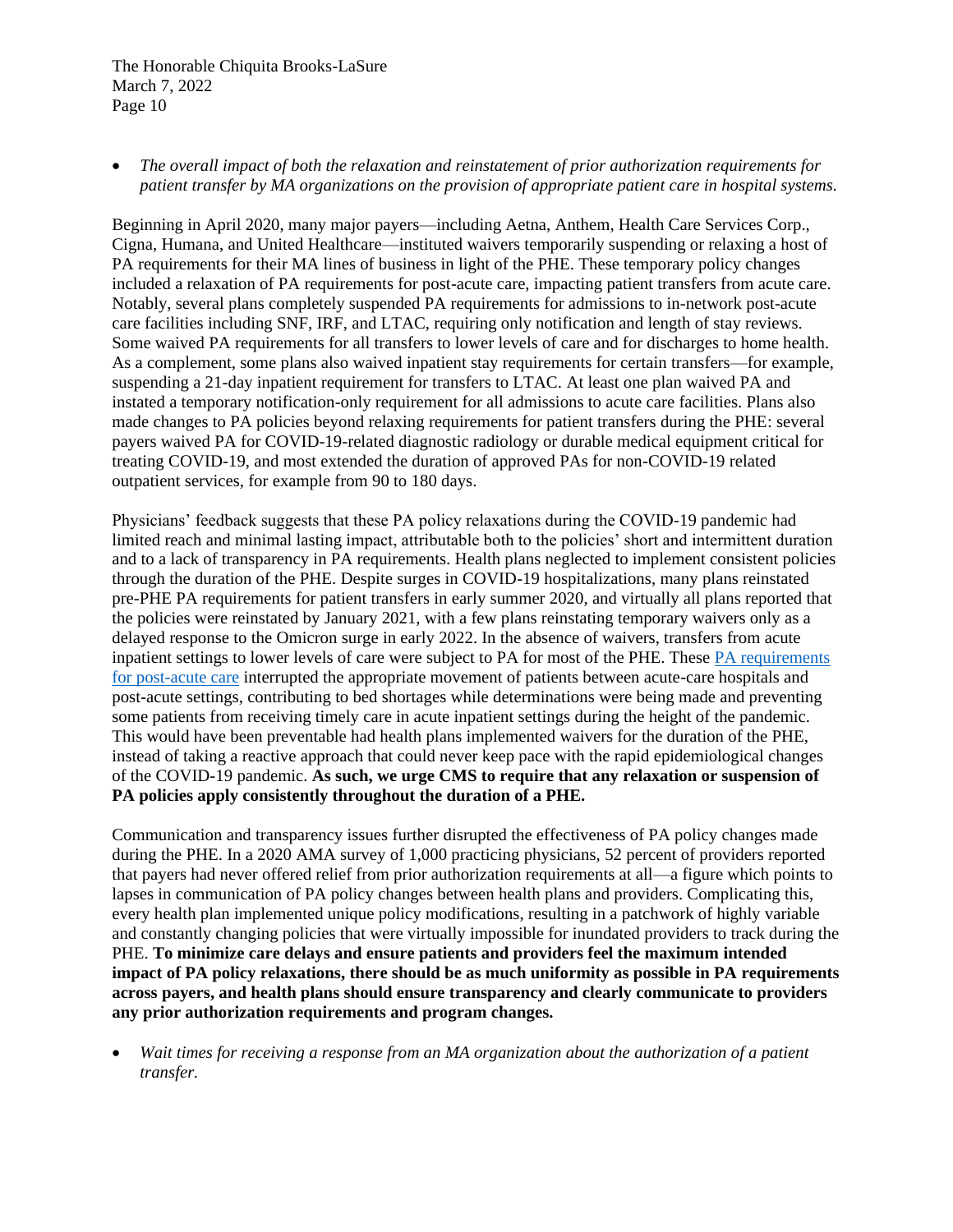Wait times for PA vary dramatically depending on the service, drug, or treatment at hand; the administrative and clinical documentation requirements of the payer; determinations around medical necessity; and more. Plans often limit responses to PA requests to business hours and days without regard to the fact that patients' need for medical care does not exist solely from 9 a.m.  $-5$  p.m., Monday – Friday. All insurance companies and benefit managers that require PA should have staff available to process approvals 24 hours a day, every day of the year, including holidays and weekends. This is particularly critical for patient transfers, when unavailability of health plan staff to approve an authorization could delay a patient receiving appropriate rehabilitative care—and delay opening a precious hospital inpatient bed for another patient—for more than 72 hours over a holiday weekend.

Additionally, several states have begun implementing prior authorization response time requirements that are based on calendar days and/or hours as opposed to business days for these very reasons. For example, in Maine a response must be provided in the lesser of 72 hours or 2 business days, and in Kentucky, a decision on urgent care must be provided in 24 hours.

• *Information pertaining to industry guidelines that are used to inform prior authorization, including the extent to which such guidelines are evidence-based, the degree of transparency that exists for such guidelines, and the extent to which such guidelines are standardized.*

The AMA urges CMS to regulate MA plans so that the same treatment and authorization guidelines are followed for both fee-for-service Medicare and MA patients, including admission to inpatient rehabilitation facilities. Proprietary criteria must not be allowed to supersede the professional judgment of the patient's physician when determining Medicare and MA patient eligibility for procedures and admissions.

• *With respect to MA organizations, the denial rates and associated burden, including rates at which denials are upheld and overturned, for prior authorizations for patient transfer from hospitals to post-acute care facilities.*

Given MA organizations' weak record on making appropriate PA determinations, the AMA harbors significant concerns regarding the validity of MA organizations' PA decisions on patient transfers to postacute care, particularly on initial denials. As shown by a 2018 HHS OIG report [\(Medicare Advantage](https://oig.hhs.gov/oei/reports/oei-09-16-00410.asp)  [Appeal Outcomes and Audit Findings Raise Concerns About Service and Payment Denials\)](https://oig.hhs.gov/oei/reports/oei-09-16-00410.asp), MA plan denials are overturned as much as 75 percent of the time when challenged. Specifically, the OIG review of prior authorization denials between 2014 and 2016 found that more than 116,800 PA requests were denied and eventually overturned on appeal for drugs/services to which the patient was entitled. These alarming figures suggest that MA organizations have likely made inappropriate first-round denials in authorization for patient transfers—preventing patients from accessing necessary post-acute care, as well as jeopardizing the care of other patients awaiting hospital inpatient beds.

Many states (e.g., GA, TX, AR, IL, DE) have enacted legislation to require health plans to post data related to approvals or denials of initial prior authorization requests; reasons for denial; whether appealed; whether approved or denied on appeal; time between submission and response, etc. The AMA believes this information should be publicly available for all plans and products.

• *Any consequences of delayed patient transfer from hospitals to post-acute care facilities.*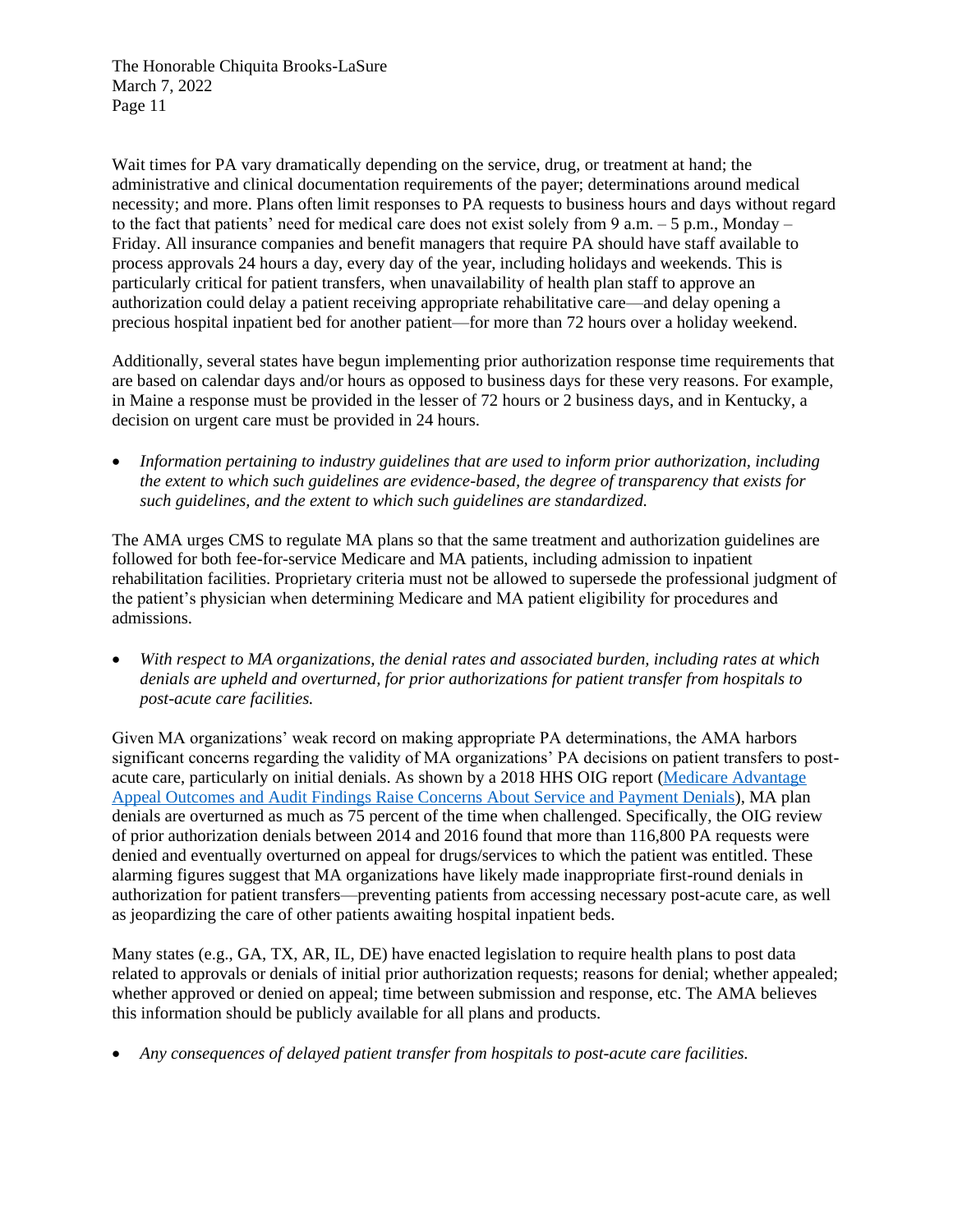When prior authorization requirements cause delays in patient transfers, patients whose health depends on services provided in post-acute settings must go without appropriate care, slowing their recovery. For example, a delayed transfer to a rehabilitative facility may mean that a patient waits days to begin vital physical and occupational therapy services, limiting their mobility, independence, and perhaps even ultimate clinical outcome. **Meanwhile, when patients who belong in a lower level of care occupy acute inpatient beds longer than necessary, it becomes difficult for hospitals to find space for new arrivals who require acute inpatient care—delayed patient transfers contribute to bed shortages and harm incoming acute care patients who may be left in the emergency room with nowhere to go.** Keeping patients in an acute inpatient setting who appropriately belong in post-acute care also drains valuable staff and supply resources for acute care hospitals.

• *Recommendations for how CMS can accommodate hospital systems that face capacity issues through policy changes in the MA program.*

Under the current exceptional situation brought on by the COVID-19 crisis and to ensure that physician time is reserved for patient care and not fulfilling administrative requirements, **we support a temporary suspension of all PA requirements for new medical services (including procedures, admissions to acute and nonacute care settings, and durable medical equipment) and prescription drugs through the duration of a declared PHE.** To ensure patient access to care, AMA also supports an extension of all existing PA approvals through the duration of a PHE.

The AMA continues to advocate for a reduction in the overall volume of health plans' PA requirements. As such, and to ensure patients' timely access to appropriate post-acute care, **we urge that prior authorization requirements for admissions to post-acute care settings be waived permanently, beyond the duration of the PHE.** We maintain that even after a PHE, eliminating PA requirements for these transfers supports high-quality, clinically appropriate care and protects acute care access for all members of a community. Ensuring timely transfers to post-acute care allows a patient to receive the vital rehabilitative services needed to support a prompt, successful recovery. Moreover, removing PA for these transfers supports the overall health and wellness of an entire community by opening up vital hospital inpatient beds to patients needing this acute level of care.

• *Examples of any contrast in a state's policies for payers (for example, Medicaid managed care) with respect to prior authorizations for patient transfer that do not pertain to MA organizations, and the effects of such policies on hospitals systems' ability to effectively manage resources.*

During the PHE, nearly every state suspended prior authorization requirements under their Medicaid feefor-service programs using waiver authority, recognizing both the resulting delays in care that prior authorization requirements impose on patients and the administrative burden that prior authorization places on already struggling physician practices and overwhelmed hospitals. Additionally, in some states, prior authorization requirements were suspended under Medicaid Managed Care and many states removed some requirements through regulation, legislation, or executive orders in state-regulated commercial plans. Policymakers in several other states urged health plans to minimize the impact of prior authorization as a barrier to treatment, including testing and treatment of COVID-19.

More broadly, state legislatures have taken action over the last several years to reform the prior authorization process to decrease care delays and administrative burdens. Examples of these reforms can be found [here](https://www.ama-assn.org/system/files/2021-04/pa-state-chart.pdf) and many are based on the [Prior Authorization and Utilization Management Reform](https://www.ama-assn.org/system/files/2019-06/principles-with-signatory-page-for-slsc.pdf)  [Principles](https://www.ama-assn.org/system/files/2019-06/principles-with-signatory-page-for-slsc.pdf) and the [Consensus Statement on Improving the Prior Authorization Process.](https://www.ama-assn.org/sites/ama-assn.org/files/corp/media-browser/public/arc-public/prior-authorization-consensus-statement.pdf) It is imperative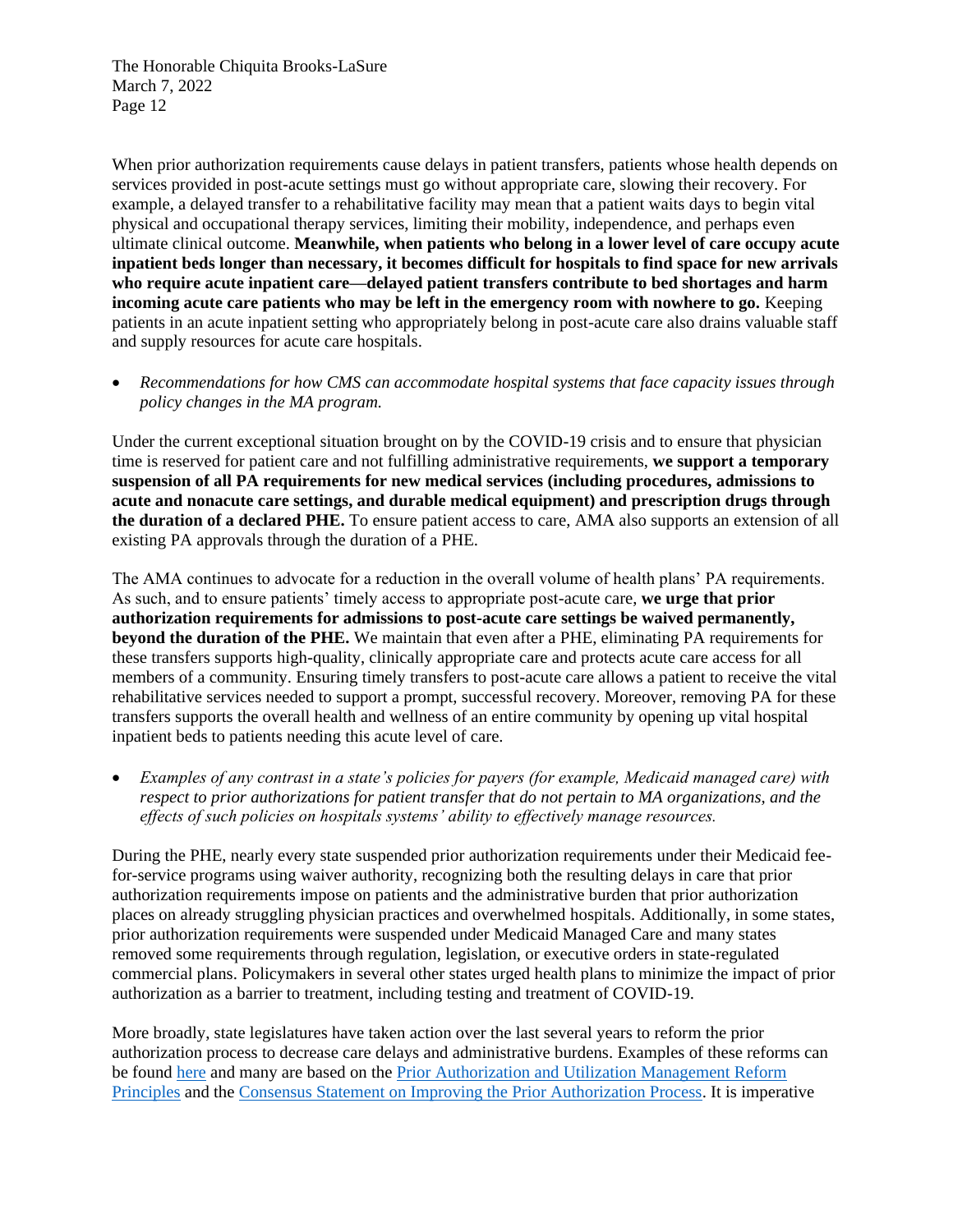that all payers, including MA plans, begin adopting these types of reforms that are aimed at judicious use of prior authorization and streamlining of the process, to ensure patients have timely access to care and to reduce administrative waste in the health care system.

## **Request for Information: Building Behavioral Health Specialties Within MA Networks**

The AMA urges CMS to ensure that all MA provider networks include adequate access to physicians and other health professionals and organizations offering behavioral health care, including access to those who offer evidence-based treatment for opioid use disorder (OUD) and other substance use disorders (SUD). This includes timely, affordable access to addiction medicine and psychiatry physicians who provide buprenorphine in-office for the treatment of OUD as well as Opioid Treatment Programs (OTP).

Quantitative network adequacy standards are critical to ensuring MA networks meet the needs of beneficiaries and the AMA continues to appreciate the enforcement of such measurements on MA plans. However, we do have concerns with relaxation of time and distance standards in 2020 by CMS and hope the agency will take steps to ensure access for all enrollees. Additionally, the AMA supports the use of additional quantified standards such as wait times as an added measurement of network adequacy. In fact, the AMA views wait time requirements as a necessary complement to the time and distance standard to ensure true access to timely care. Often a network practice or OTP may be conveniently located but not be accepting new patients or have appointments available in the timeframe needed given their patient load. Or a network may not have a sufficient number or type of in-network mental health, OUD or SUD providers. We agree with the Legal Action Center that "federal and state regulators must do more to establish and enforce quantitative metrics for network adequacy, monitor carrier performance, protect consumers who cannot access network providers for covered services, and identify and address the underlying causes of limited provider networks."

The AMA encourages CMS to consider additional measurement and data to gain a more comprehensive understanding of the adequacy of MA networks, such as:

- Minimum full-time specialist-to-enrollee ratios by specialty, including facility-based health care professionals and minimum full-time primary care physician-to-enrollee ratios;
- Geographic accessibility of primary care physicians, specialists, facility-based health care professionals, hospitals, urgent care, and others;
- The hours of operation of medical practices and other organizations in the network;
- Capacity to accept new patients; and
- The ability of the network to meet the needs of enrollees, which may include low-income persons and adults with serious, chronic, or complex health conditions or physical or mental disabilities or persons with limited English proficiency.

Additionally, the AMA encourages CMS to require reporting of network changes to regulators that may render the network inadequate for certain services, along with the actions that the MA plan is taking to correct the inadequacies and ensure access to care for enrollees.

Specific to increasing access to behavioral health, OUD and SUD care, there are widespread disparities in network utilization that need to be addressed. A 2019 study by accounting firm Milliman found there are widespread disparities across multiple areas, including: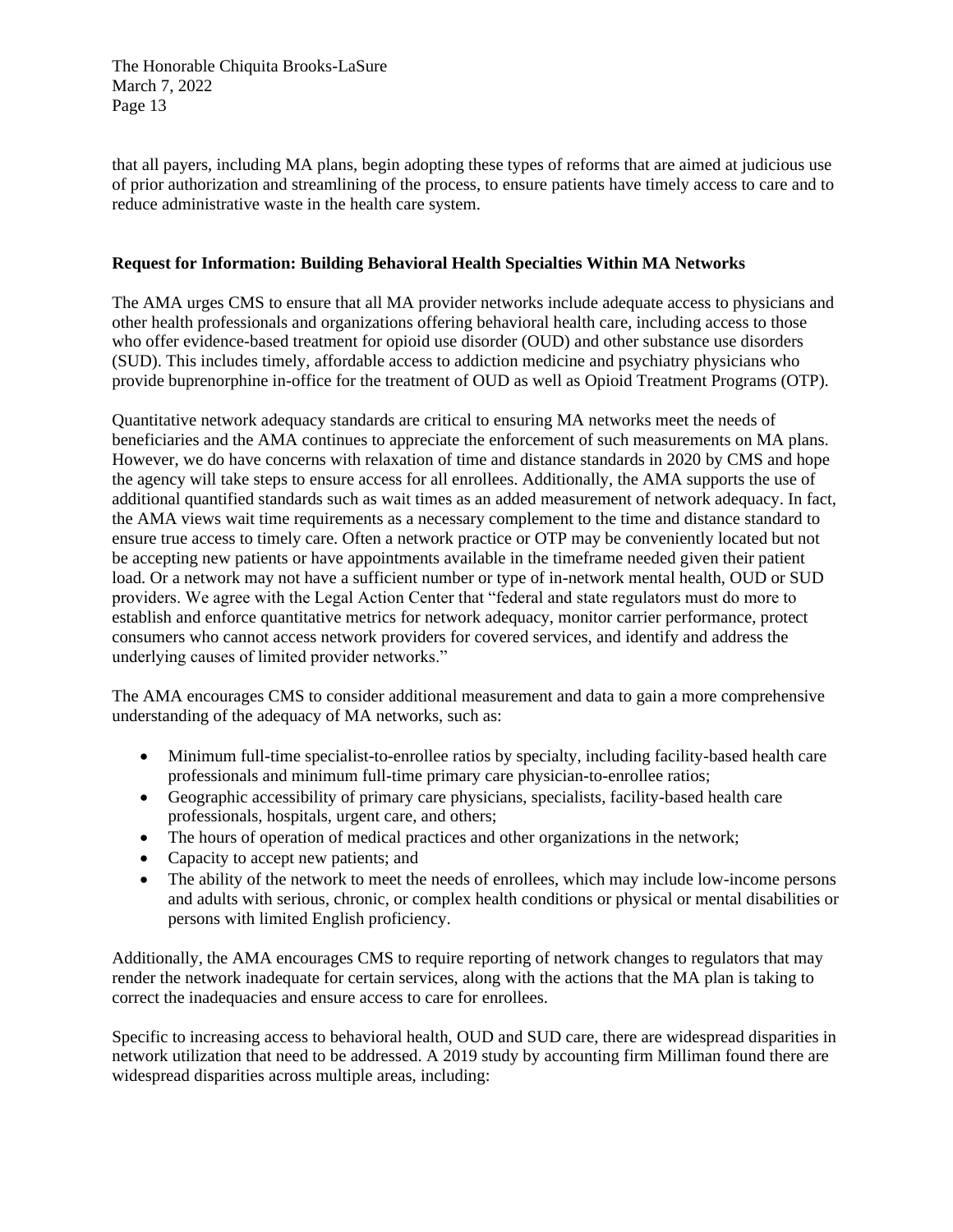- Out-of-network utilization for behavioral health inpatient care was 5.2 times more likely compared to medical/surgical providers—an 85 percent increase from 2013-2017;
- In-network payment rates for primary care visits were 24 percent higher than for behavioral health visits in 2017;
- Out-of-network utilization rates for SUD office visits were 9.5 times higher than primary care medical/surgical visits in 2017; an increase from 5.7 times in 2013; and
- A behavioral health office visit for a child was more than 10 times more likely to be out-ofnetwork in 2017 compared to a primary care office visit—more than twice the disparity seen for adults.<sup>8</sup>

With respect to the provision of medications to treat opioid use disorder (MOUD), we urge CMS to require MA plans to report the number of physicians and other health care professionals who are authorized to provide MOUD and who are in-network and accepting new patients. Differentiation must be made for physicians providing buprenorphine in-office and SUD care provided at OTPs (commonly associated with methadone). This is an important data point because buprenorphine can be obtained at a pharmacy and a 3-month prescription is not uncommon, whereas patients in an OTP often must go to the physical location of the OTP every day. If there is not an adequate number of OTPs within a reasonable time or distance, that greatly hinders access to an evidence-based treatment option. Additionally, we encourage CMS to require MA plans to report on the number of patients receiving MOUD, including the type of MOUD, and whether that care is being provided by in-network or out-of-network physicians and other health professionals, to help determine adequacy of the network. Colorado has taken an innovative approach to do this that we believe could be a strong model for CMS' consideration.<sup>9</sup>

Another state-based innovative model that has increased access to MOUD, reduced hospital utilization and improved care for thousands is the Virginia Department of Medical Assistance Services Addiction and Recovery Treatment Services (ARTS) program. This effort, which began approximately five years ago, removed barriers such as prior authorization to begin buprenorphine in-office and increased payment for OUD and SUD care. Not surprisingly, these actions were instrumental in greatly increasing innetwork availability of OUD and SUD treatment in Virginia.

CMS should also ensure that specialties evaluated for network adequacy requirements include outpatient mental health clinics and outpatient SUD treatment. Beneficiaries should have access to a variety of behavioral health facilities at the residential and inpatient levels of care.

In terms of telehealth, the AMA continues to study the changing landscape as it relates to coverage, payment, and access to telehealth, and data suggests that telehealth has and will continue to play an important role in increasing access to quality care, especially for behavioral health care. Telehealth has specifically played an important role during the COVID-19 pandemic in improving access to mental health care and all indications are that this will continue.

Studies suggest that telehealth has the potential to be an important tool for addressing long-standing health inequities among historically marginalized and minoritized communities; however, drivers impacting inequitable access to telehealth need to be addressed, including gaps in broadband

<sup>8</sup> [https://www.milliman.com/-](https://www.milliman.com/-/media/milliman/importedfiles/ektron/addictionandmentalhealthvsphysicalhealthwideningdisparitiesinnetworkuseandproviderreimbursement.ashx)) [/media/milliman/importedfiles/ektron/addictionandmentalhealthvsphysicalhealthwideningdisparitiesinnetworkusea](https://www.milliman.com/-/media/milliman/importedfiles/ektron/addictionandmentalhealthvsphysicalhealthwideningdisparitiesinnetworkuseandproviderreimbursement.ashx)) [ndproviderreimbursement.ashx\).](https://www.milliman.com/-/media/milliman/importedfiles/ektron/addictionandmentalhealthvsphysicalhealthwideningdisparitiesinnetworkuseandproviderreimbursement.ashx))

<sup>9</sup> [https://drive.google.com/file/d/1HmPverUgJzABS4p4o7sX32aqm69c-BWr/view.](https://drive.google.com/file/d/1HmPverUgJzABS4p4o7sX32aqm69c-BWr/view)